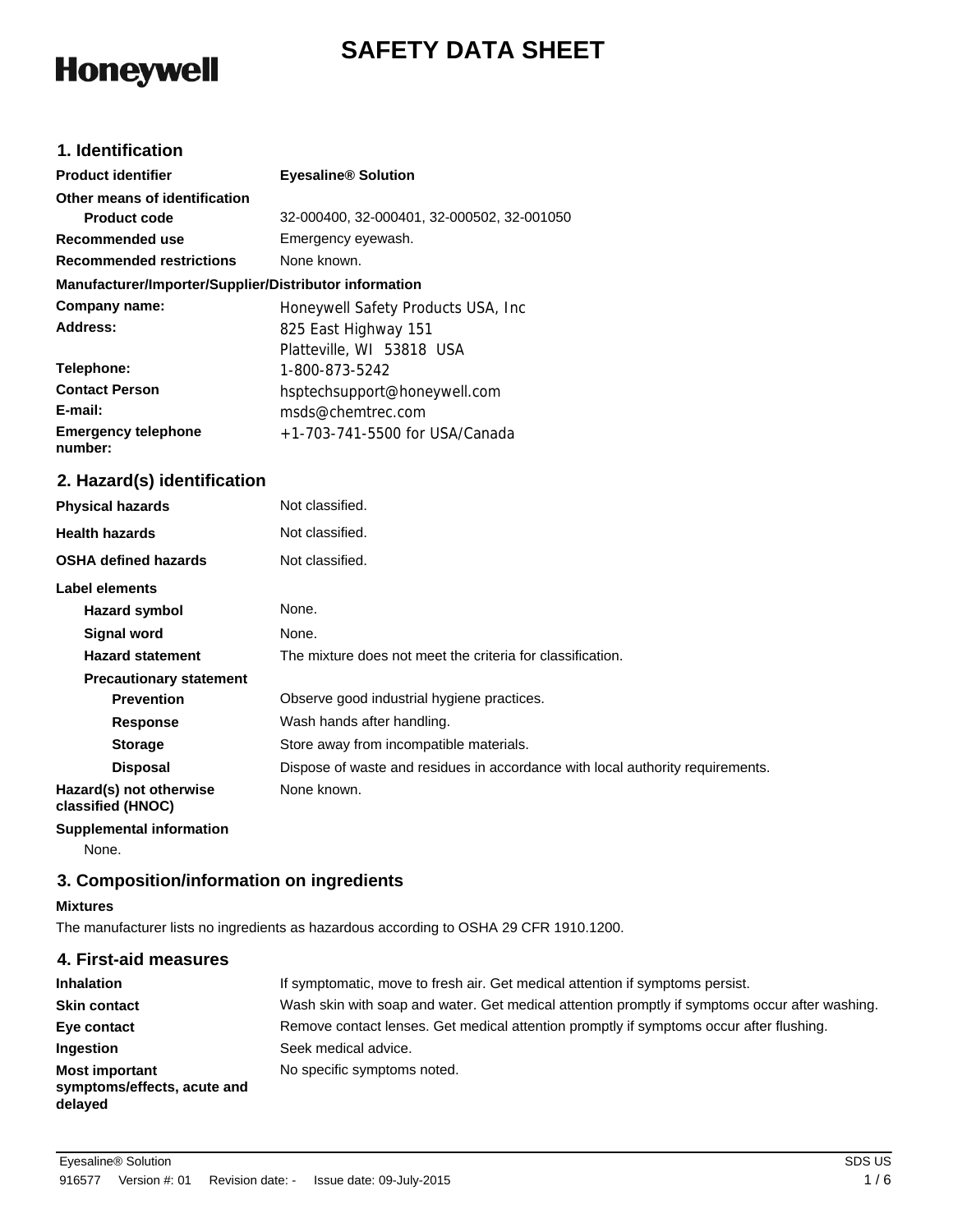| Indication of immediate<br>medical attention and special<br>treatment needed     | Treat symptomatically.                                                                                                                                                  |
|----------------------------------------------------------------------------------|-------------------------------------------------------------------------------------------------------------------------------------------------------------------------|
| <b>General information</b>                                                       | In the case of accident or if you feel unwell, seek medical advice immediately (show the label<br>where possible).                                                      |
| 5. Fire-fighting measures                                                        |                                                                                                                                                                         |
| Suitable extinguishing media                                                     | Water. Water fog. Foam. Dry chemical powder. Carbon dioxide (CO2).                                                                                                      |
| Unsuitable extinguishing<br>media                                                | No restrictions known.                                                                                                                                                  |
| <b>Specific hazards arising from</b><br>the chemical                             | None.                                                                                                                                                                   |
| <b>Special protective equipment</b><br>and precautions for firefighters          | Self-contained breathing apparatus and full protective clothing must be worn in case of fire.                                                                           |
| Fire fighting<br>equipment/instructions                                          | None.                                                                                                                                                                   |
| <b>General fire hazards</b>                                                      | No unusual fire or explosion hazards noted.                                                                                                                             |
| 6. Accidental release measures                                                   |                                                                                                                                                                         |
| <b>Personal precautions,</b><br>protective equipment and<br>emergency procedures | For industrial use, wear appropriate personal protective equipment (See Section 8).                                                                                     |
| <b>Methods and materials for</b><br>containment and cleaning up                  | Stop leak if you can do so safely. Absorb spill with appropriate sand, clay or other inert sorbent<br>material, then place in appropriate waste container.              |
|                                                                                  | Large Spills: Flush area with water. Treat runoff per applicable environmental regulations<br>pertaining to drains, water courses and ground water, diking if required. |
| <b>Environmental precautions</b>                                                 | Treat discharge into drains, water courses or onto the ground according to applicable regulations.                                                                      |
| 7. Handling and storage                                                          |                                                                                                                                                                         |
| <b>Precautions for safe handling</b>                                             | Observe good industrial hygiene practices. Avoid inhalation of vapors and contact with skin and<br>eyes.                                                                |
| <b>Conditions for safe storage,</b><br>including any incompatibilities           | Keep container closed. Store away from incompatible materials. Do not allow material to freeze.<br>Keep at temperature not exceeding 43°C / 110°F.                      |
| 8. Exposure controls/personal protection                                         |                                                                                                                                                                         |
|                                                                                  | Occupational exposure limits No exposure limits noted for ingredient(s).                                                                                                |
| <b>Biological limit values</b>                                                   | No biological exposure limits noted for the ingredient(s).                                                                                                              |
| <b>Exposure guidelines</b>                                                       | No exposure standards allocated.                                                                                                                                        |
| Appropriate engineering<br>controls                                              | Not required.                                                                                                                                                           |
|                                                                                  | Individual protection measures, such as personal protective equipment                                                                                                   |
| <b>Eye/face protection</b>                                                       | None under normal conditions.                                                                                                                                           |
| <b>Skin protection</b>                                                           |                                                                                                                                                                         |
| <b>Hand protection</b>                                                           | Chemical resistant gloves are recommended.                                                                                                                              |
| Other                                                                            | None under normal working conditions.                                                                                                                                   |
| <b>Respiratory protection</b>                                                    | Not normally needed.                                                                                                                                                    |
| <b>Thermal hazards</b>                                                           | Wear appropriate thermal protective clothing, when necessary.                                                                                                           |
| General hygiene<br>considerations                                                | Always observe good personal hygiene measures, such as washing after handling the material<br>and before eating, drinking, and/or smoking.                              |
| 9. Physical and chemical properties                                              |                                                                                                                                                                         |
| Appearance                                                                       | Colorless liquid.                                                                                                                                                       |
| <b>Physical state</b>                                                            | Liquid.                                                                                                                                                                 |
| Form                                                                             | Liquid.                                                                                                                                                                 |
| Color                                                                            | Colorless.                                                                                                                                                              |

**Odor** No discernable odor.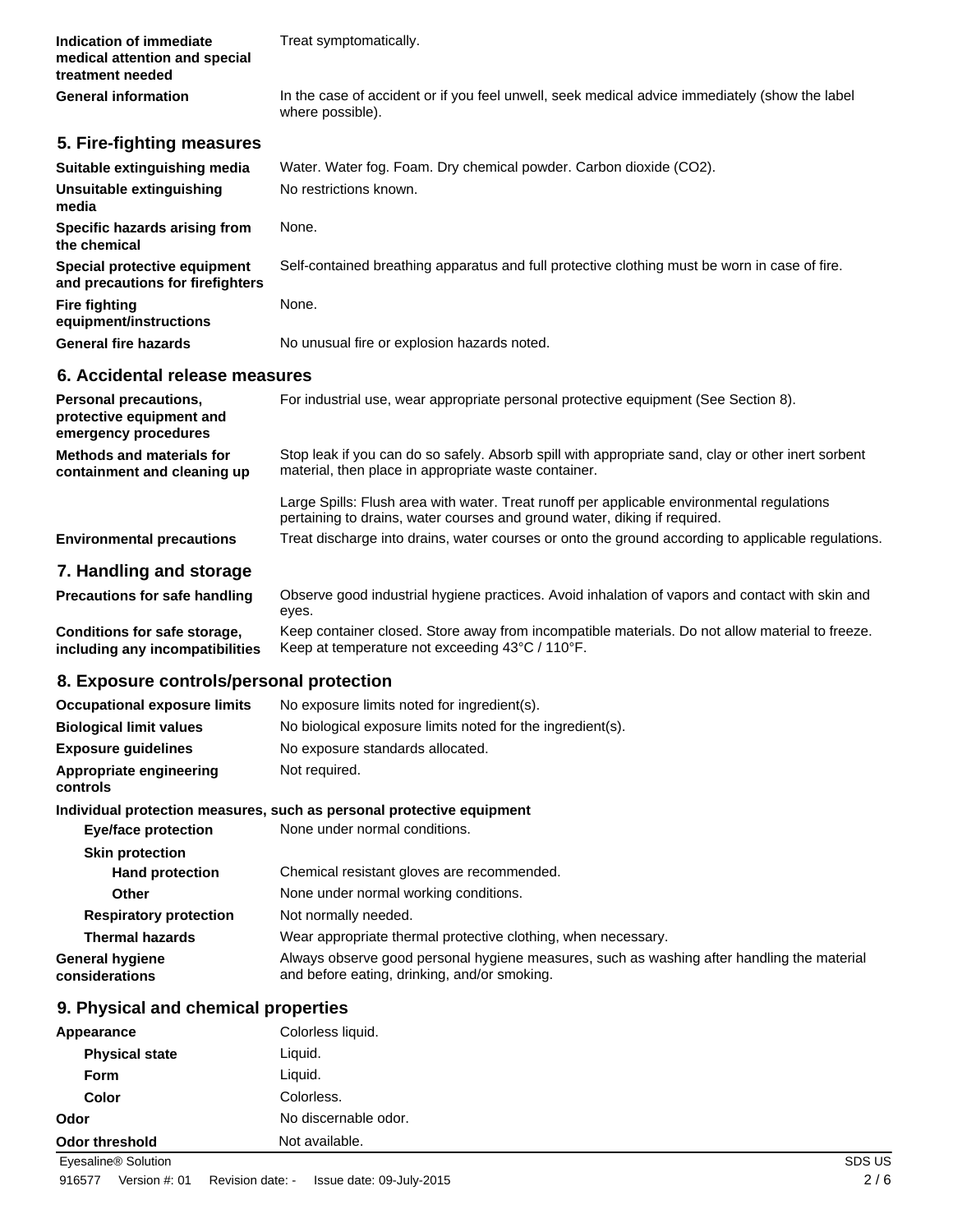| рH                                                | $6.9 - 7.4$                                 |
|---------------------------------------------------|---------------------------------------------|
| Melting point/freezing point                      | Not available.                              |
| Initial boiling point and boiling<br>range        | 200 °F (93.33 °C)                           |
| <b>Flash point</b>                                | Not available.                              |
| <b>Evaporation rate</b>                           | Not available.                              |
| Flammability (solid, gas)                         | Not applicable.                             |
| Upper/lower flammability or explosive limits      |                                             |
| <b>Flammability limit - lower</b><br>(%)          | Not available.                              |
| <b>Flammability limit - upper</b><br>(%)          | Not available.                              |
| Explosive limit - lower (%)                       | Not available.                              |
| Explosive limit - upper (%)                       | Not available.                              |
| Vapor pressure                                    | 760 mm Hg                                   |
| Vapor density                                     | Not available.                              |
| <b>Relative density</b>                           | 1                                           |
| Solubility(ies)                                   |                                             |
| Solubility (water)                                | Completely soluble in water.                |
| <b>Partition coefficient</b><br>(n-octanol/water) | Not available.                              |
| <b>Auto-ignition temperature</b>                  | Not available.                              |
| <b>Decomposition temperature</b>                  | Not available.                              |
| <b>Viscosity</b>                                  | Not available.                              |
| 10. Stability and reactivity                      |                                             |
| <b>Reactivity</b>                                 | Stable at normal conditions.                |
| <b>Chemical stability</b>                         | Material is stable under normal conditions. |
|                                                   |                                             |

| <b>Possibility of hazardous</b><br>reactions | Hazardous polymerization does not occur.                              |
|----------------------------------------------|-----------------------------------------------------------------------|
| <b>Conditions to avoid</b>                   | Contact with incompatible materials. Freezing. Elevated temperatures. |
| Incompatible materials                       | None.                                                                 |
| <b>Hazardous decomposition</b><br>products   | No hazardous decomposition products are known.                        |

# **11. Toxicological information**

# **Information on likely routes of exposure**

| <b>Inhalation</b>                                                                  | Under normal conditions of intended use, this material is not expected to be an inhalation hazard. |
|------------------------------------------------------------------------------------|----------------------------------------------------------------------------------------------------|
| <b>Skin contact</b>                                                                | Prolonged or repeated contact may dry skin and cause irritation.                                   |
| Eye contact                                                                        | May cause temporary eye irritation.                                                                |
| Ingestion                                                                          | No harmful effects expected in amounts likely to be ingested by accident.                          |
| Symptoms related to the<br>physical, chemical and<br>toxicological characteristics | May cause discomfort if swallowed.                                                                 |
| Information on toxicological effects                                               |                                                                                                    |
| Acute toxicity                                                                     | Not expected to be acutely toxic.                                                                  |

| <b>Acute toxicity</b>                       | Not expected to be acutely toxic.                                |
|---------------------------------------------|------------------------------------------------------------------|
| <b>Skin corrosion/irritation</b>            | Prolonged or repeated contact may dry skin and cause irritation. |
| Serious eye damage/eye<br><i>irritation</i> | May cause temporary eye irritation.                              |
| Desemberte and en elder expedition them     |                                                                  |

# **Respiratory or skin sensitization**

| <b>Respiratory sensitization</b> | Not classified.        |
|----------------------------------|------------------------|
| <b>Skin sensitization</b>        | Not a skin sensitizer. |
| Germ cell mutagenicity           | Not classified.        |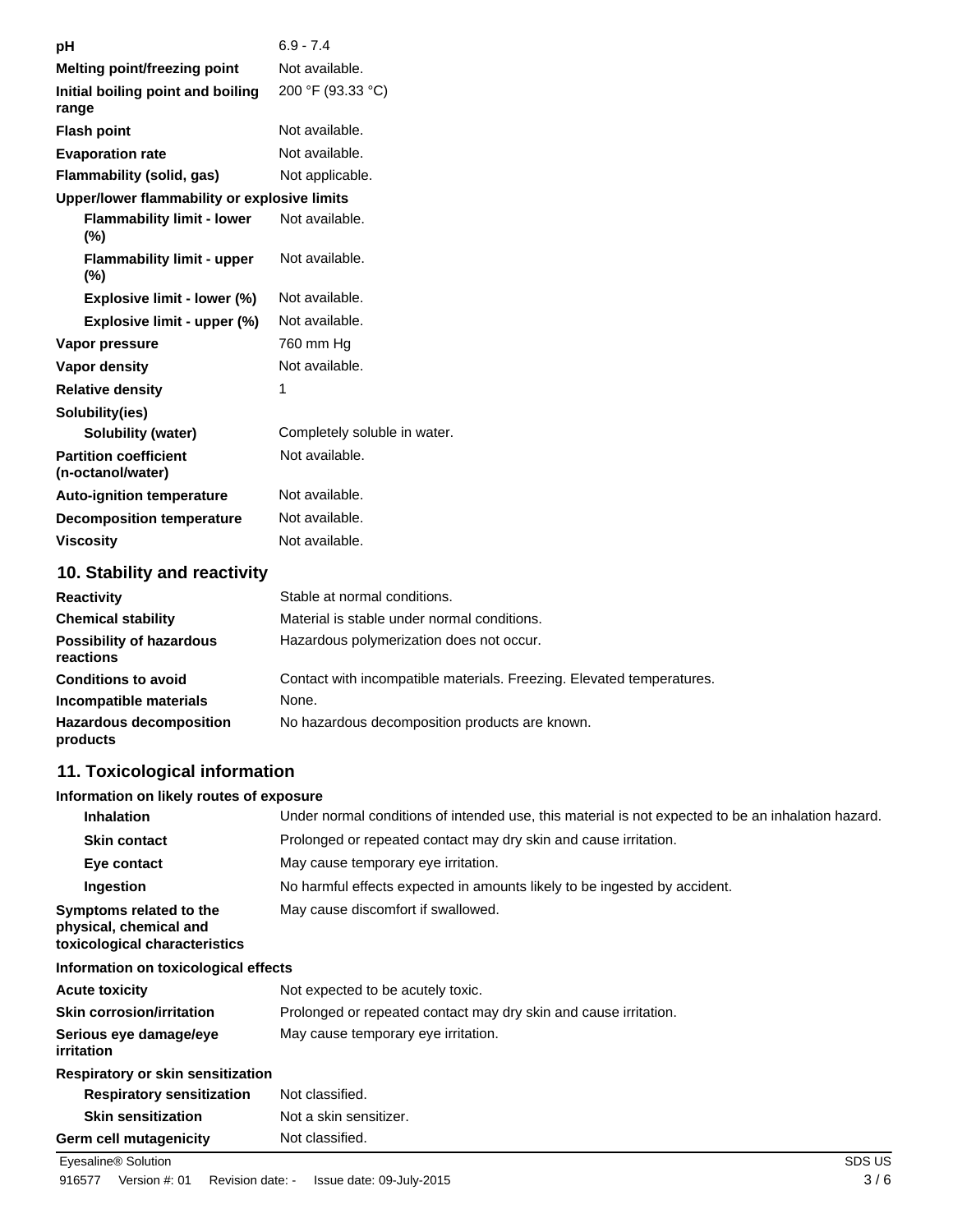| Carcinogenicity                                       | Not classified.                                                |
|-------------------------------------------------------|----------------------------------------------------------------|
|                                                       | OSHA Specifically Regulated Substances (29 CFR 1910.1001-1050) |
| Not listed.                                           |                                                                |
| <b>Reproductive toxicity</b>                          | Not classified.                                                |
| Specific target organ toxicity -<br>single exposure   | Not classified.                                                |
| Specific target organ toxicity -<br>repeated exposure | Not classified.                                                |
| <b>Aspiration hazard</b>                              | Not classified.                                                |
| <b>Chronic effects</b>                                | Not classified.                                                |

# **12. Ecological information**

| <b>Ecotoxicity</b>               | The product is not classified as environmentally hazardous. However, this does not exclude the<br>possibility that large or frequent spills can have a harmful or damaging effect on the environment. |
|----------------------------------|-------------------------------------------------------------------------------------------------------------------------------------------------------------------------------------------------------|
| Persistence and degradability    | No data available.                                                                                                                                                                                    |
| <b>Bioaccumulative potential</b> | The product is not expected to bioaccumulate.                                                                                                                                                         |
| Mobility in soil                 | The product is completely soluble in water.                                                                                                                                                           |
| Other adverse effects            | No other adverse environmental effects (e.g. ozone depletion, photochemical ozone creation<br>potential, endocrine disruption, global warming potential) are expected from this component.            |

### **13. Disposal considerations**

| <b>Disposal instructions</b>             | Dispose in accordance with all applicable regulations. Do not allow runoff to sewer, waterway or<br>ground.    |
|------------------------------------------|----------------------------------------------------------------------------------------------------------------|
| Hazardous waste code                     | Waste codes should be assigned by the user based on the application for which the product was<br>used.         |
| Waste from residues / unused<br>products | Dispose of in accordance with local regulations.                                                               |
| <b>Contaminated packaging</b>            | Since emptied containers may retain product residue, follow label warnings even after container is<br>emptied. |

# **14. Transport information**

#### **DOT**

Not regulated as dangerous goods.

#### **IATA**

Not regulated as dangerous goods.

#### **IMDG**

Not regulated as dangerous goods.

#### **Transport in bulk according to** Not applicable. **Annex II of MARPOL 73/78 and the IBC Code**

# **15. Regulatory information**

This product is not hazardous according to OSHA 29CFR 1910.1200. One or more components are not listed on TSCA. **US federal regulations**

# **TSCA Section 12(b) Export Notification (40 CFR 707, Subpt. D)**

Not regulated.

**OSHA Specifically Regulated Substances (29 CFR 1910.1001-1050)**

Not listed.

**CERCLA Hazardous Substance List (40 CFR 302.4)**

Not listed.

**Hazard categories**

#### **Superfund Amendments and Reauthorization Act of 1986 (SARA)**

Immediate Hazard - No Delayed Hazard - No Fire Hazard - No Pressure Hazard - No Reactivity Hazard - No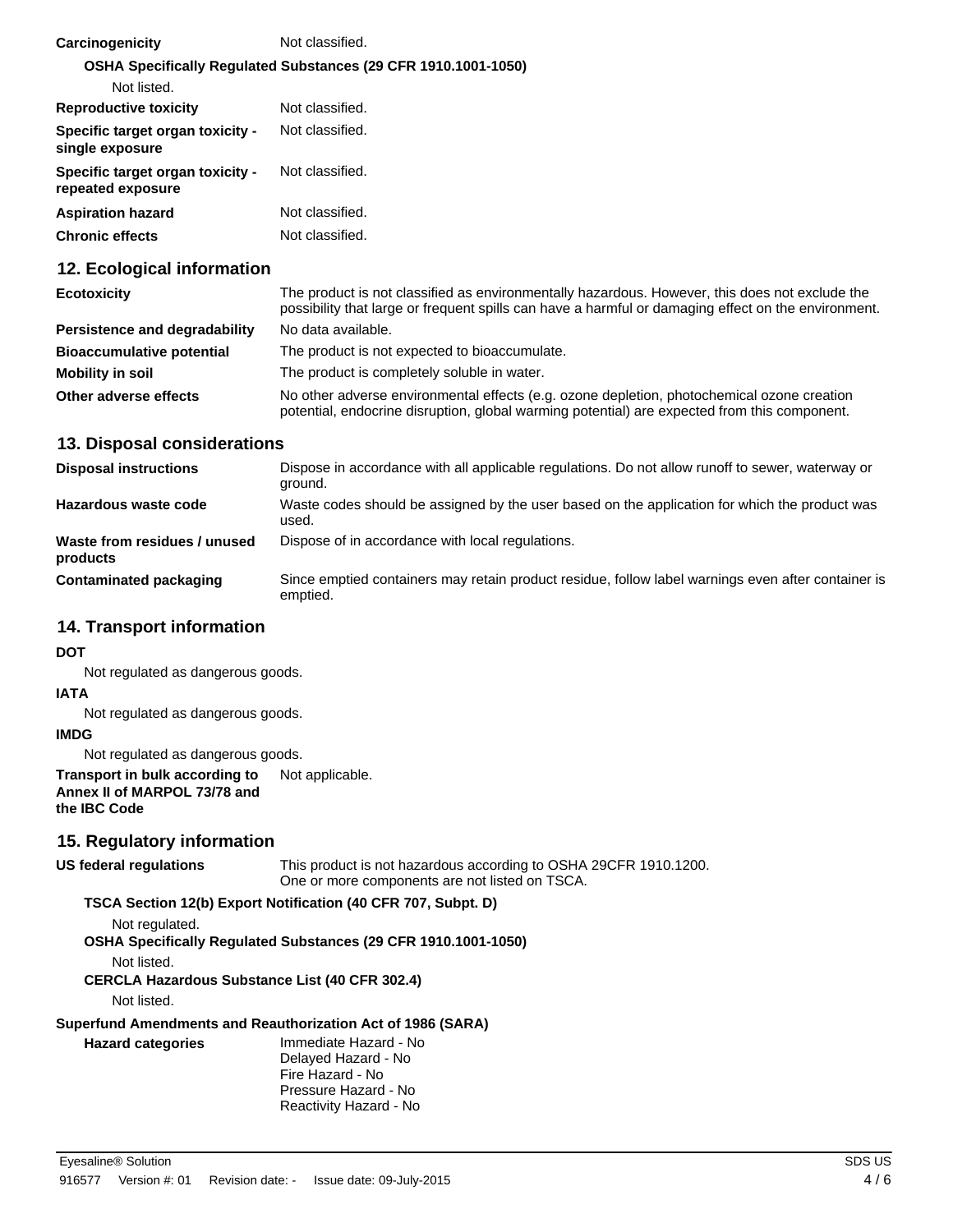# **SARA 302 Extremely hazardous substance**

Not listed.

#### **SARA 311/312 Hazardous** No

**chemical**

**SARA 313 (TRI reporting)** Not regulated.

#### **Other federal regulations**

**Clean Air Act (CAA) Section 112 Hazardous Air Pollutants (HAPs) List**

Not regulated.

**Clean Air Act (CAA) Section 112(r) Accidental Release Prevention (40 CFR 68.130)**

Not regulated.

**Safe Drinking Water Act** Not regulated. **(SDWA)**

#### **US state regulations**

This product does not contain a chemical known to the State of California to cause cancer, birth defects or other reproductive harm.

# **US. Massachusetts RTK - Substance List**

Not regulated.

- **US. New Jersey Worker and Community Right-to-Know Act**
	- Not listed.

#### **US. Pennsylvania Worker and Community Right-to-Know Law**

Not listed.

**US. Rhode Island RTK**

Not regulated.

# **US. California Proposition 65**

Not Listed.

#### **International Inventories**

| Country(s) or region        | Inventory name                                                              | On inventory (yes/no)* |
|-----------------------------|-----------------------------------------------------------------------------|------------------------|
| Australia                   | Australian Inventory of Chemical Substances (AICS)                          | Yes                    |
| Canada                      | Domestic Substances List (DSL)                                              | No.                    |
| Canada                      | Non-Domestic Substances List (NDSL)                                         | Yes                    |
| China                       | Inventory of Existing Chemical Substances in China (IECSC)                  | Yes                    |
| Europe                      | European Inventory of Existing Commercial Chemical<br>Substances (EINECS)   | Yes                    |
| Europe                      | European List of Notified Chemical Substances (ELINCS)                      | No.                    |
| Japan                       | Inventory of Existing and New Chemical Substances (ENCS)                    | Yes                    |
| Korea                       | Existing Chemicals List (ECL)                                               | Yes                    |
| New Zealand                 | New Zealand Inventory                                                       | Yes                    |
| Philippines                 | <b>Philippine Inventory of Chemicals and Chemical Substances</b><br>(PICCS) | Yes                    |
| United States & Puerto Rico | Toxic Substances Control Act (TSCA) Inventory                               | Yes.                   |

\*A "Yes" indicates this product complies with the inventory requirements administered by the governing country(s).

A "No" indicates that one or more components of the product are not listed or exempt from listing on the inventory administered by the governing country(s).

# **16. Other information, including date of preparation or last revision**

| <b>Issue date</b>          | 09-July-2015                                                                                                                               |
|----------------------------|--------------------------------------------------------------------------------------------------------------------------------------------|
| <b>Revision date</b>       | $\overline{\phantom{0}}$                                                                                                                   |
| <b>Version #</b>           | 01                                                                                                                                         |
| <b>Further information</b> | The classification for health and environmental hazards is derived by a combination of calculation<br>methods and test data, if available. |
| <b>NFPA ratings</b>        |                                                                                                                                            |